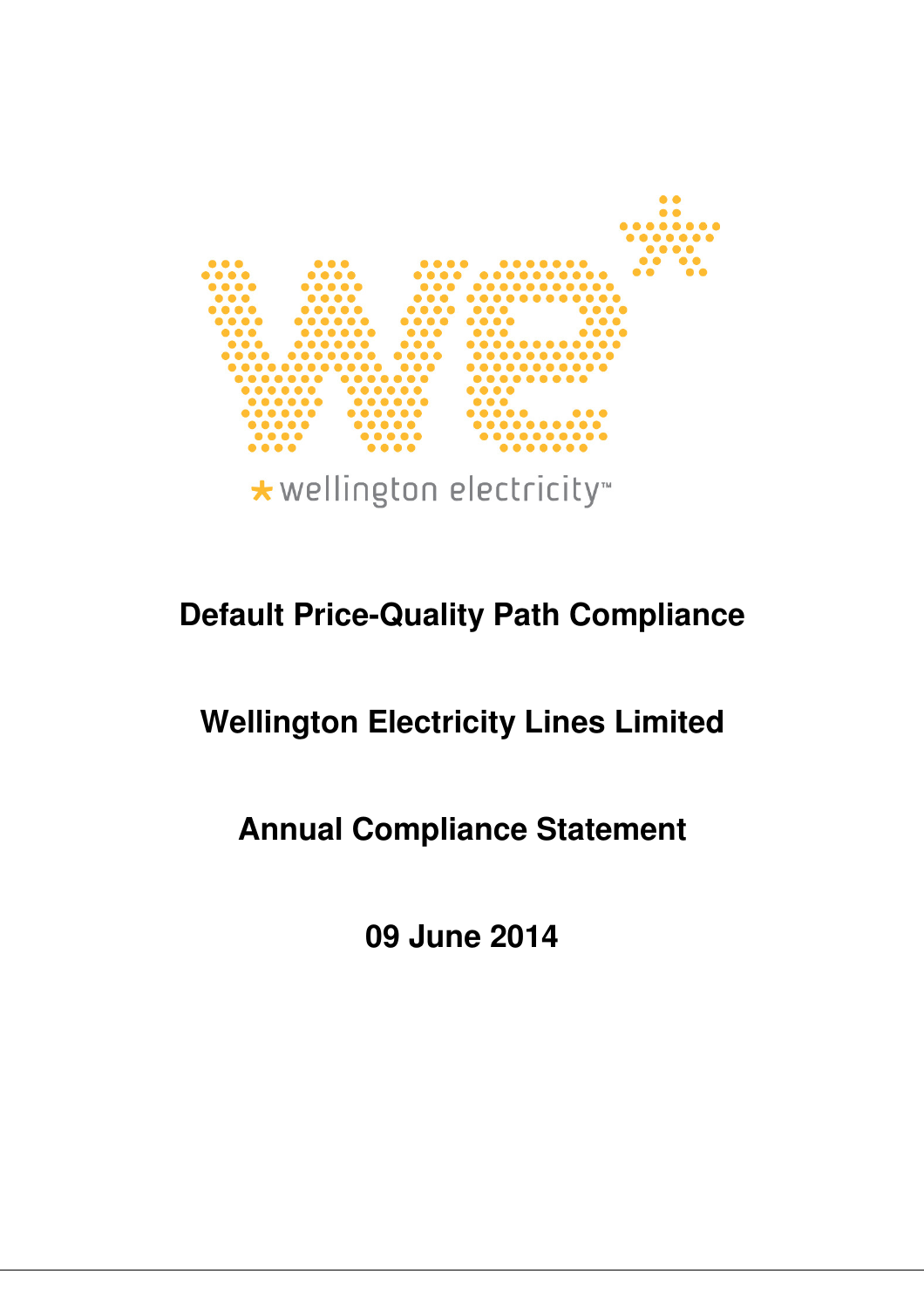# **Contents**

| $\mathbf{1}$ . |      |                                                                              |  |
|----------------|------|------------------------------------------------------------------------------|--|
|                | 1.1. | Compliance with 2012 DPP Determination's price - quality requirements3       |  |
|                | 1.2. |                                                                              |  |
| 2.             |      |                                                                              |  |
|                | 2.1. |                                                                              |  |
|                | 2.2. |                                                                              |  |
|                | 2.3. |                                                                              |  |
|                | 2.4. |                                                                              |  |
|                | 2.5. |                                                                              |  |
| 3.             |      |                                                                              |  |
|                | 3.1. |                                                                              |  |
|                | 3.2. |                                                                              |  |
|                | 3.3. | Policies and procedures used for recording SAIDI and SAIFI statistics 10     |  |
|                |      |                                                                              |  |
|                |      |                                                                              |  |
|                |      |                                                                              |  |
|                |      | ATTACHMENT 4: ANNUAL RELIABILITY ASSESSMENT FOR EXTANT ASSESSMENT PERIODS 16 |  |
|                |      |                                                                              |  |
|                |      |                                                                              |  |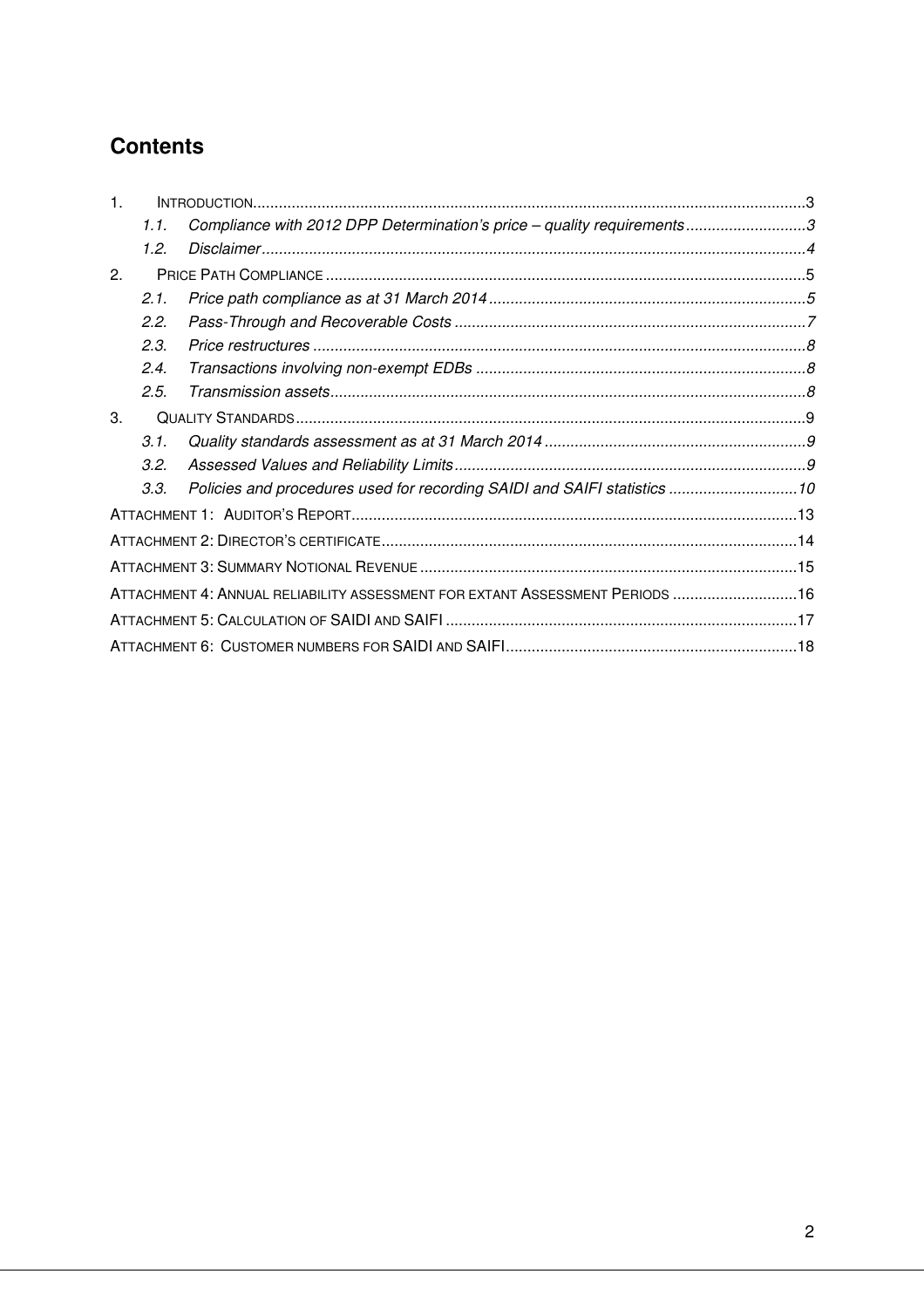# **1. Introduction**

Clause 11.2(a) of the Electricity Distribution Services Default Price-Quality Path Determination 2012 (**2012 DPP Determination**) requires that all non-exempt electricity distribution businesses (**EDB's**) provide a written statement that confirms whether or not they have complied with the following aspects of the 2012 DPP Determination for the relevant assessment period:

- The price path as per clause 8 of the 2012 DPP Determination; and
- The quality standards as per clause 9 of the 2012 DPP Determination.

This statement is Wellington Electricity Lines Limited (**WELL**) Annual Compliance Statement (**the Statement**) for the fourth Assessment Period ended 31 March 2014.

Attachment 1 of this Statement provides the Auditor's report relating to this Statement as required by clause 11.6 of the 2012 DPP Determination. WELL confirms that the form of the Auditor's report is consistent with the form specified in Schedule 3A of the 2012 DPP Determination.

Attachment 2 of this Statement contains the Director's certificate signed by one director of WELL, as required by clause 11.3(m) of the 2012 DPP Determination. This certificate certifies that the information contained in this Statement is true and accurate. The attached Directors certificate is in the form required by Schedule 3B of the 2012 DPP Determination.

## **1.1. Compliance with 2012 DPP Determination's price – quality requirements**

This Statement is made in accordance with the requirements of clause 11.1 of the 2012 DPP Determination.

In respect of the Assessment Period ended on the Assessment Date 31 March 2014, WELL confirms it has complied with the price path in clause 8. WELL confirms it has exceeded the SAIDI and SAIFI reliability limits in clause 9(2) and this has contributed to the non-compliance with the quality standard in clause 9(1) for the Assessment Period ending 31 March 2014. This has contributed to the non compliance under the annual reliability assessments for both SAIDI and SAIFI for at least two of the immediately preceding extant assessment periods.

The remainder of this Statement includes:

- Sufficient information to support the statement above, including:
	- ο Information relating to the amount of allowable notional revenue, the amount of notional revenue, prices, quantities, units of measurement associated with all numeric data, and other relevant data, information, and calculations;
	- ο Information relating to Pass-Through Costs, including both the forecast amounts and the actual amounts for the Assessment Period, and information relevant to the variance between the forecast and actual amounts;
	- ο Information relating to Recoverable Costs, including both the forecast amounts and the actual amounts for the Assessment Period, and information relevant to the variance between the forecast and actual amounts;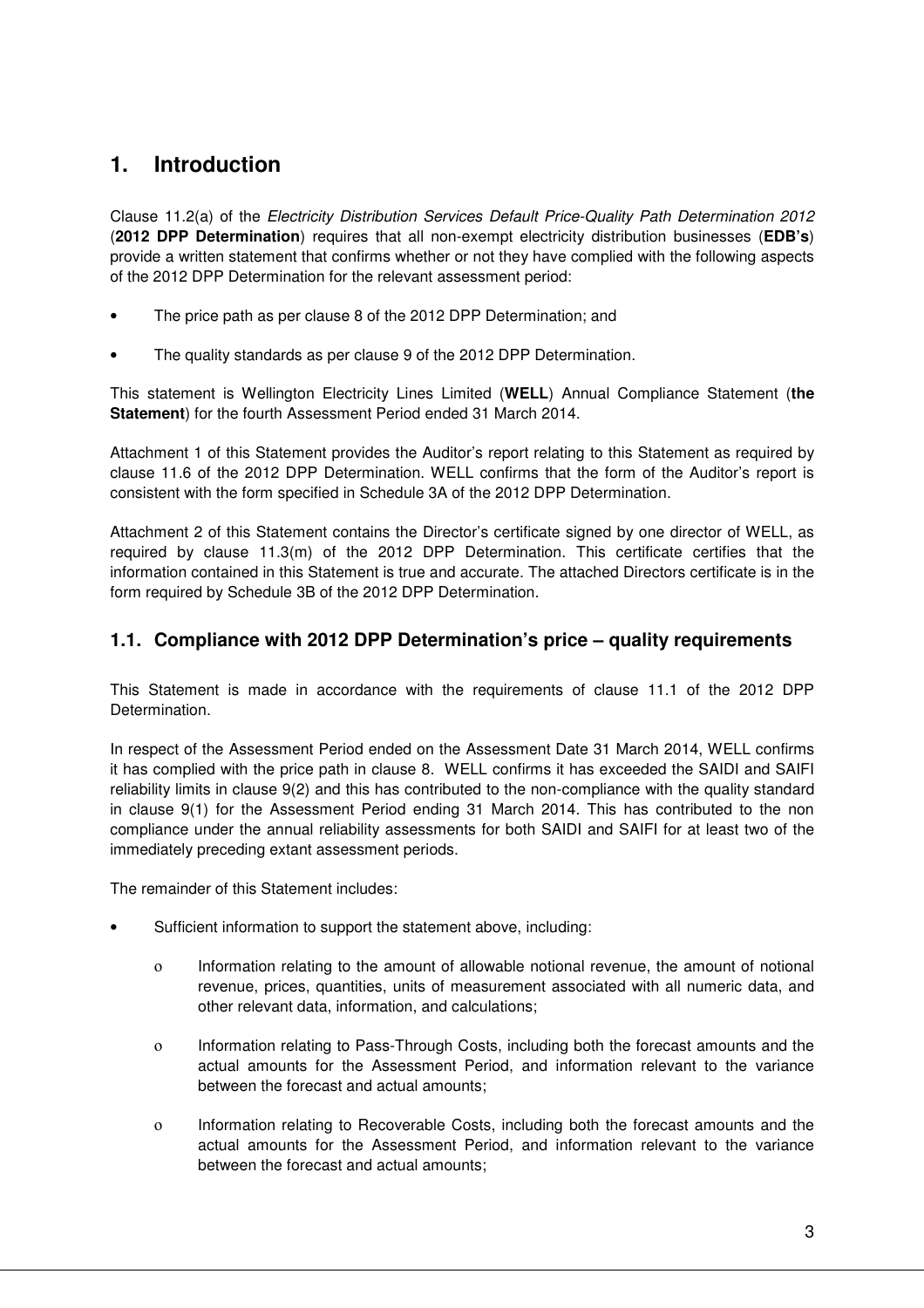- ο Information relating to indirect transmission charges including the amounts of indirect transmission charges approved by the Commission for the Assessment period;
- ο Information relating to any price restructures as referred to in clause 8.5 of the 2012 DPP Determination and information of the kind set out in clause 11.3(g) paragraphs (i) and (ii) of the 2012 DPP Determination that demonstrates:
	- If clause 8.5(a) applies, whether or not the restructuring has of itself increased the allowable notional revenue above that which would have applied if the restructuring had not occurred, using both the previous and restructured Prices and Quantities;
	- If clause 8.5(b) applies, whether or not the restructuring has of itself increased the revenue above that which would have applied if the restructuring had not occurred, using both the previous and restructured Prices and Quantities, and reasoning why it is not practicable for WELL to demonstrate the effects of the restructuring on allowable notional revenue; and
	- If clause 8.6 applies, why it is not practicable to demonstrate the effects of the restructuring on allowable notional revenue or revenue.
- ο Assessed Values and Reliability Limits for the Assessment Period, relevant SAIDI and SAIFI statistics and calculations (including those in Schedule 2 of the 2012 DPP Determination), the annual reliability assessments for the two immediately preceding extant Assessment Periods, and other relevant data and information;
- ο A description of policies and procedures which WELL has used to record the SAIDI and SAIFI statistics for the Assessment Period;
- ο Information relating to specific transactions including transactions resulting in an amalgamation or merger, transactions resulting in consumers being supplied by a different EDB and large transactions;
- ο If System Fixed Assets were transferred from Transpower, SAIDI and SAIFI statistics and calculations (including those in Schedule 2 of the 2012 DPP Determination) for the Assessment Period in which the transfer was completed that demonstrate whether or not the transfer increased the Assessed Values;
- ο If an alternative approach is used to demonstrate compliance as referred to in clause 10.3, an explanation as to why that alternative approach was needed; and
- ο The date on which the statement was prepared.

### **1.2. Disclaimer**

The information contained in the Statement has been prepared for the express purpose of complying with the requirements of clause 11 of the 2012 DPP Determination. The Statement has not been prepared for any other purpose. WELL expressly disclaims any liability to any other party who may rely on the Statement for any other purpose.

Representations in this Statement made by WELL relate solely to the services offered on the electricity distribution network in the Wellington region.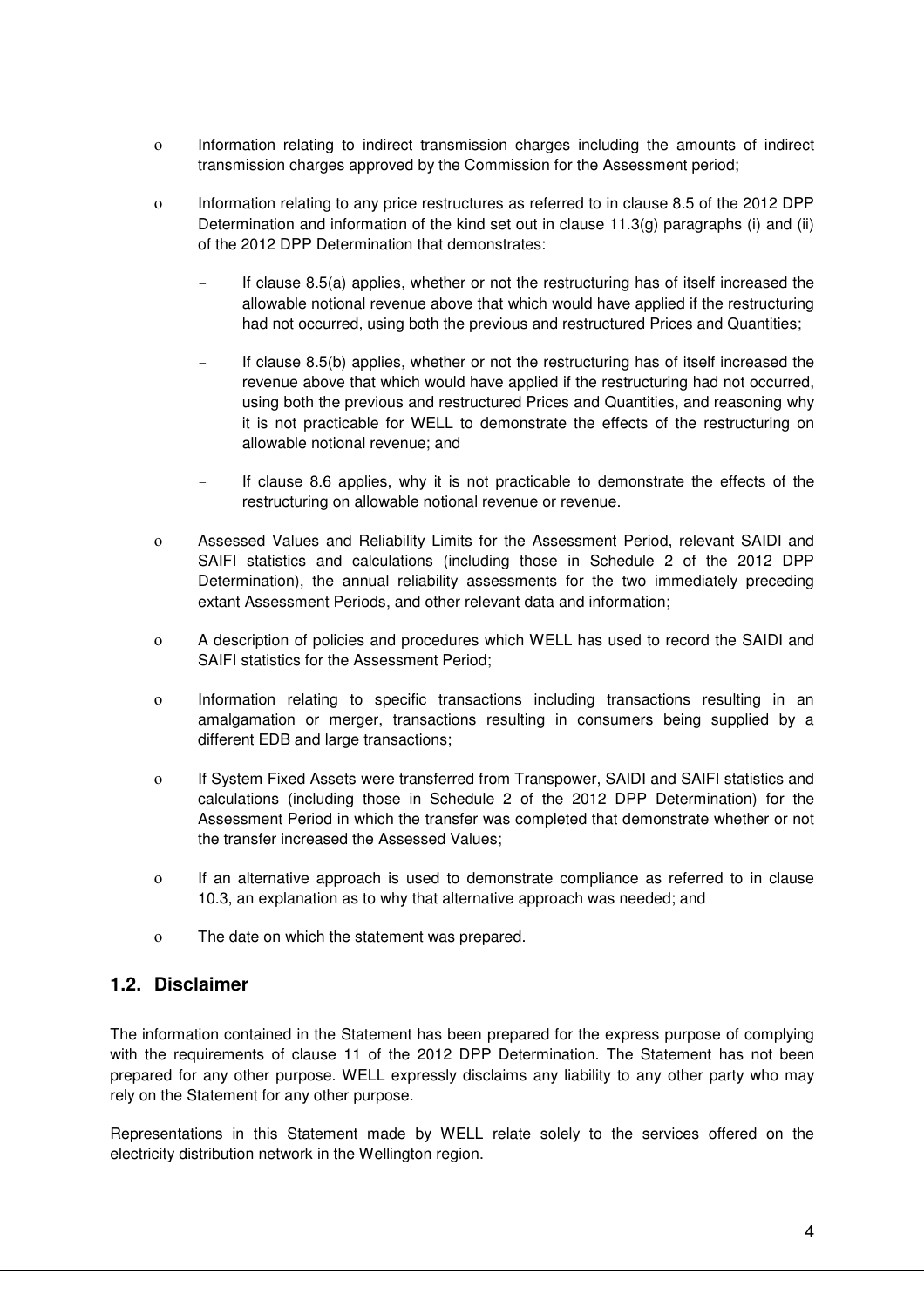# **2. Price Path Compliance**

This section of the Statement provides information on WELL's compliance with the price path for the Assessment Period ended 31 March 2014. Under clause 11.2 of the 2012 DPP Determination WELL is required to:

- Provide a written statement that states whether or not the Non-Exempt EDB has complied with the price path in clause 8; and
- Provide sufficient information to support the compliance or non-compliance.

WELL notes that:

- Tables contained in this Section of the Statement are aggregates of the detail provided at Attachment 3 that reflect the price multiplied by the appropriate quantity for each pricing category; and
- For presentation purposes some numbers in this document have been rounded. In most cases calculations are based on more detailed numbers (i.e. to more decimal places than shown in this document). This may cause small discrepancies or rounding inconsistencies when aggregating some of the information presented in this document. These discrepancies do not affect the overall compliance calculations which have been based on the more detailed information.

## **2.1. Price path compliance as at 31 March 2014**

In order to demonstrate compliance with the price path, WELL is required to demonstrate that its Notional Revenue for the Assessment Period has not exceeded the Allowable Notional Revenue for the Assessment Period.

As demonstrated by Table 1 below, Notional Revenue (NR  $_{2014}$ ) is less than Allowable Notional Revenue (R  $_{2014}$ ) by an amount of \$177,606. WELL has therefore complied with the price path calculated in accordance with clause 8.4 of the 2012 DPP Determination for the disclosure year ended 31 March 2014.

| <b>Determination</b><br>Actual notional revenue divided by allowable<br>notional revenue at the assessment date<br>Requirement |                                             | Is not to<br>exceed | One |
|--------------------------------------------------------------------------------------------------------------------------------|---------------------------------------------|---------------------|-----|
| Compliance<br>Formula                                                                                                          | $NR_{2014}$<br>$R_{2014}$                   | ≤                   |     |
| <b>WELL Result</b>                                                                                                             | $\frac{106,523,285}{0.9983}$<br>106,700,891 | ≤                   |     |

#### **Table 1: Price path compliance**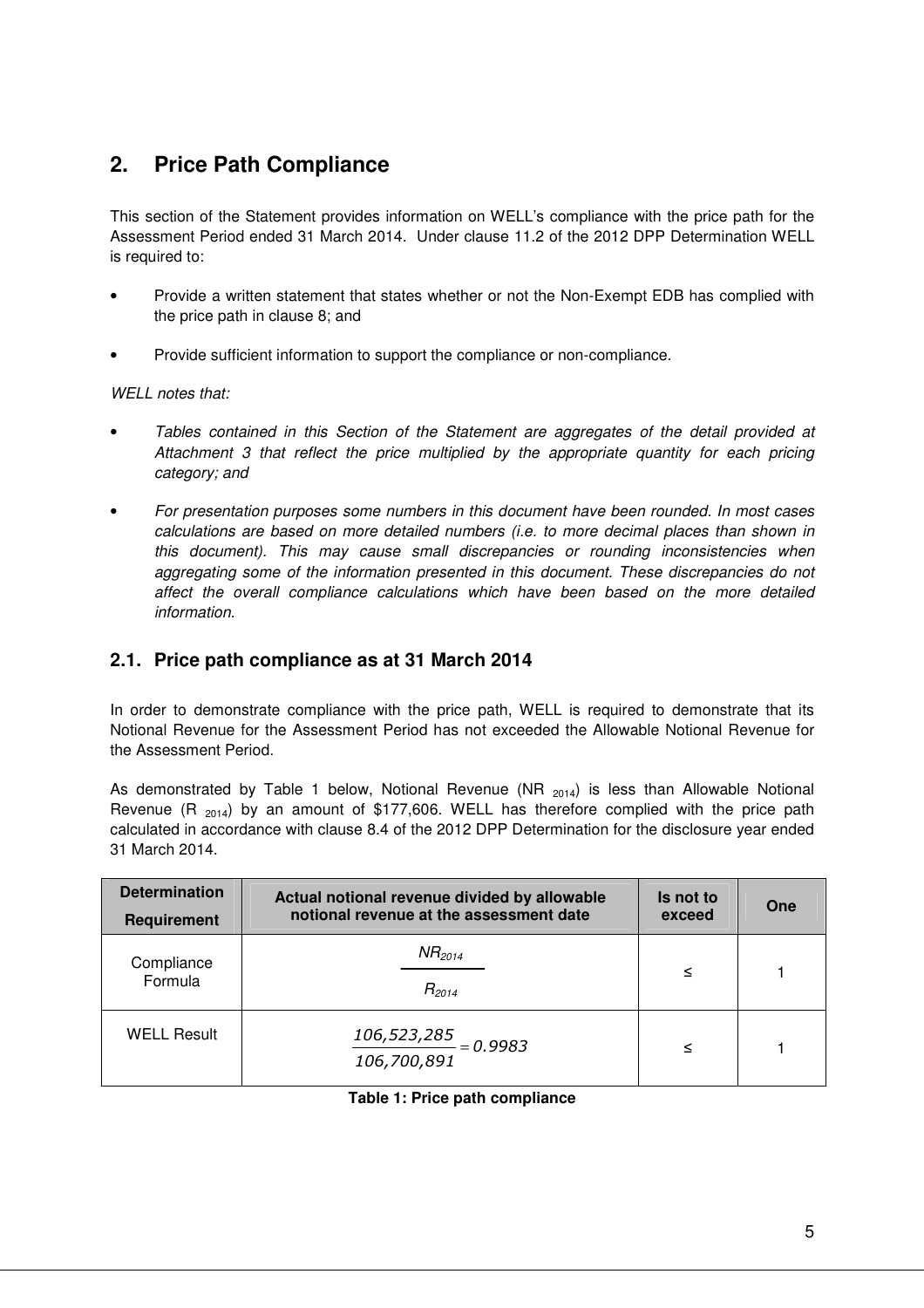The summary calculation of  $NR_{2014}$  is provided in Table 2 below.

| WELL's Actual Notional revenue, $NR_{2014} = \Sigma P_{1,2014} Q_{1,2012} - K_{2014} - V_{2014}$                                                                                                                                                      |               |  |  |  |
|-------------------------------------------------------------------------------------------------------------------------------------------------------------------------------------------------------------------------------------------------------|---------------|--|--|--|
| <b>Calculation Components</b>                                                                                                                                                                                                                         | <b>Amount</b> |  |  |  |
|                                                                                                                                                                                                                                                       | \$)           |  |  |  |
| $\Sigma P_{i,2014} Q_{i,2012}$ – the sum of the $i^{\text{th}}$ prices during any part of the Pricing<br>Period 1 April 2013 to 31 March 2014 multiplied by the corresponding<br>base quantities for the Pricing Period 1 April 2011 to 31 March 2012 | 168,766,731   |  |  |  |
| $K_{2014}$ – the sum of all Pass-Through Costs for the Pricing Period 1 April<br>2013 to 31 March 2014                                                                                                                                                | 2,856,761     |  |  |  |
| $V_{2014}$ – the sum of all Recoverable Costs for the Pricing Period 1 April<br>2013 to 31 March 2014                                                                                                                                                 | 59,386,684    |  |  |  |
| Total Actual Notional Revenue as at 31 March 2014                                                                                                                                                                                                     | 106,523,285   |  |  |  |

**Table 2: WELL's Actual Notional Revenue NR<sup>2014</sup>**

| WELL's Allowable Notional Revenue, $R_{2014} = (MAR_{2014} + K_{2014} + V_{2014})/\Delta D - K_{2014} - V_{2014}$ |               |  |  |  |  |
|-------------------------------------------------------------------------------------------------------------------|---------------|--|--|--|--|
| <b>Calculation Components</b>                                                                                     | Amount<br>\$) |  |  |  |  |
| $MAR_{2014}$ – the maximum allowable revenue for the Pricing Period 1<br>April 2013 to 31 March 2014 <sup>1</sup> | 109,404,000   |  |  |  |  |
| $K_{2014}$ – the sum of all Pass-Through Costs for the Pricing Period 1 April<br>2013 to 31 March 2014            | 2,856,761     |  |  |  |  |
| $V_{2014}$ – the sum of all Recoverable Costs for the Pricing Period 1 April<br>2013 to 31 March 2014             | 59,386,684    |  |  |  |  |
| $\Delta D$ – the change in constant price revenue for the period 1 April 2012<br>to 31 March 2014 $^1$            | 1.6%          |  |  |  |  |
| Total Allowable Notional Revenue as at 31 March 2014                                                              | 106,700,891   |  |  |  |  |

Table 3: WELL's Allowable Notional Revenue R<sub>2014</sub>

 1 Commerce Commission, 30 November 2012, Electricity Distribution Services Default Price-Quality Path Determination 2012. As defined in Schedule 1C: Allowable notional revenue for the Fourth Assessment Period, Table 4. Available at http://www.comcom.govt.nz/regulated-industries/electricity/electricity-default-price-quality-path/2010-2015-default-price-quality-path/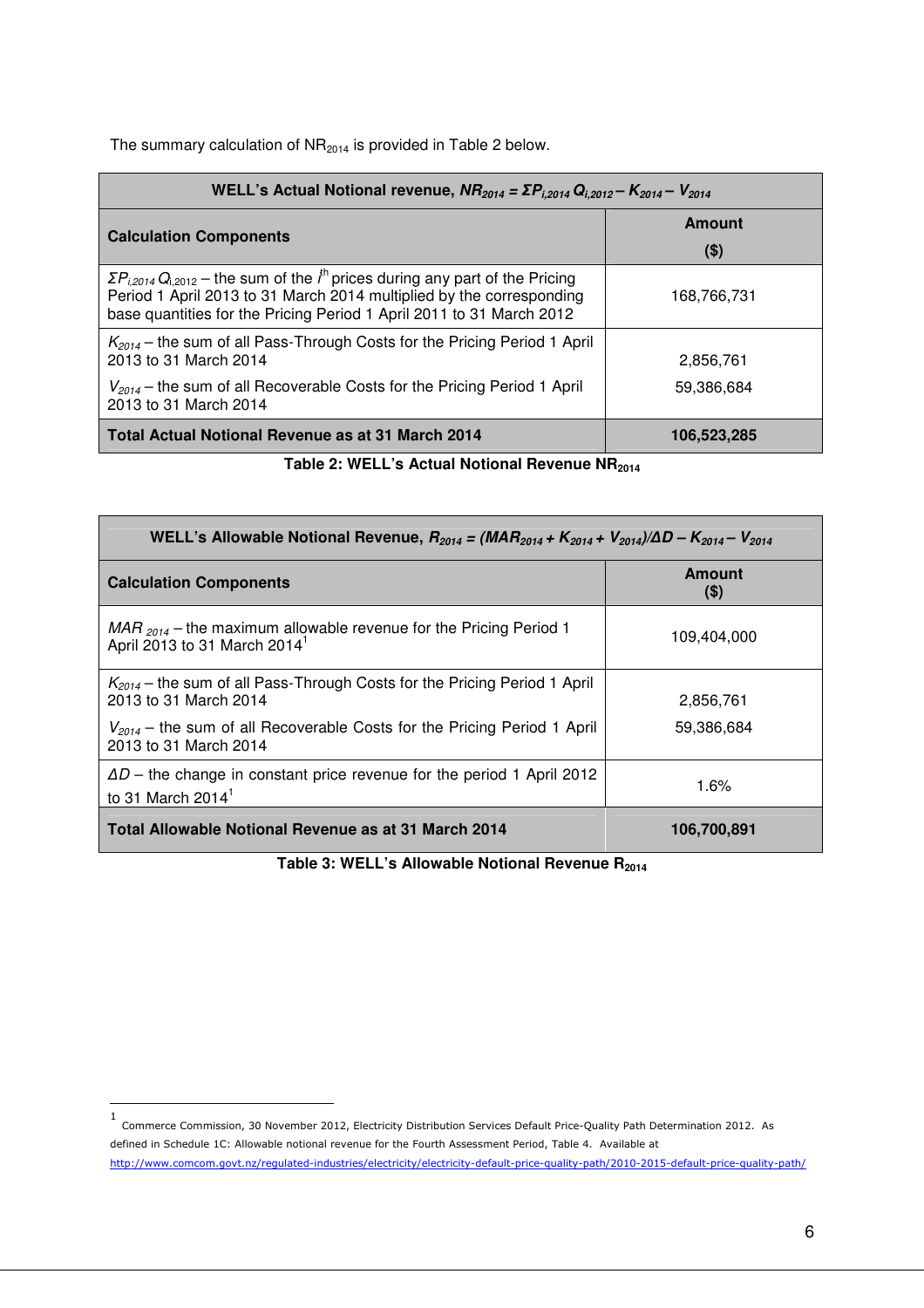## **2.2. Pass-Through and Recoverable Costs**

Table 4 below provides the breakdown of Pass-Through and Recoverable Costs incurred by WELL during the Assessment Period.

| <b>Description</b>                                                    | Year to 31 March<br>2014<br>(\$000)<br><b>Actual</b> | Year to 31 March<br>2014<br>(\$000)<br><b>Forecast</b> | Variance<br>(\$000) |
|-----------------------------------------------------------------------|------------------------------------------------------|--------------------------------------------------------|---------------------|
| <b>Pass-Through Costs</b>                                             |                                                      |                                                        |                     |
| <b>Council Rates</b>                                                  | 2,241                                                | 2,104                                                  | 137                 |
| <b>Commerce Commission Levies</b>                                     | 254                                                  | 186                                                    | 68                  |
| <b>Electricity Authority Levies</b>                                   | 296                                                  | 375                                                    | (79)                |
| Electricity<br>and<br>Gas<br>Complaints<br><b>Commissioner Levies</b> | 66                                                   |                                                        | 66                  |
| <b>Total Pass-Through Costs</b>                                       | 2,857                                                | 2,665                                                  | 192                 |
| <b>Recoverable Costs</b>                                              |                                                      |                                                        |                     |
| Electricity Lines Service Charge payable<br>to Transpower             | 57,918                                               | 57,918                                                 |                     |
| Transpower New Investment Contract<br>Charge                          | 1,244                                                | 1,277                                                  | (33)                |
| <b>Avoided Transmission Charges</b>                                   | 225                                                  | 219                                                    | 6                   |
| <b>Total Recoverable Costs</b>                                        | 59,387                                               | 59,414                                                 | (27)                |
| <b>Total Pass-Through and Recoverable</b><br>costs                    | 62,243                                               | 62,079                                                 | 164                 |

**Table 4: Comparison of WELL's actual and forecast Pass-Through and Recoverable Costs** 

The overall variance between WELL's actual and forecast Pass-Through and Recoverable Costs for the current Assessment Period is due to the minor "business as usual" variability, in relation to:

- Council Rates: are the total cost of council rates charged to WELL by local authorities for the year ended 31 March 2014;
- Commerce Commission Levies: are charged to WELL by the Ministry of Business Innovation and Employment under the Commerce (Levy on Suppliers of Regulated Goods and Services) Regulations 2009 for the year ended 31 March 2014.
- Electricity Authority's Levies: include all applicable components (Common Quality, Registry and Consumer, Transmission, Other Activities and MACQS Reform invoice lines) charged to WELL by the Electricity Authority under the Electricity Industry (Levy of Industry Participants) Regulations 2010 for the year ended 31 March 2014;
- Electricity and Gas Complaints Commissioner (**EGCC**) Levies: are charged to WELL by the EGCC for the complaint resolution process.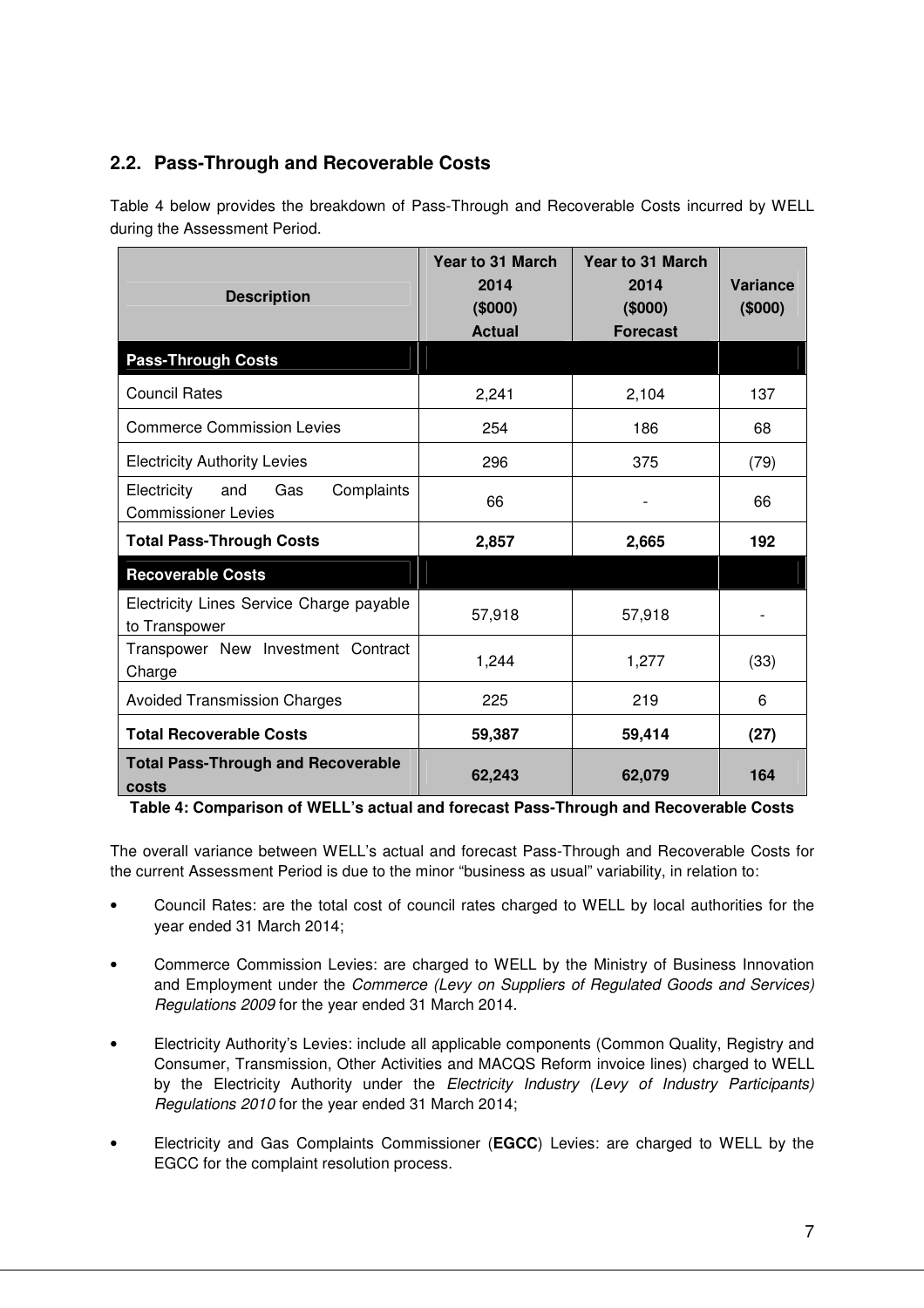- Electricity Lines Service Charge and New Investment Charge: reflect the total charges paid by WELL to Transpower for the year ended 31 March 2014. These charges are determined in accordance with the Transmission Pricing Methodology set out in the *Electricity Industry* Participation Code 2010;
- Avoided Transmission Charges: are payments made to generators connected to the distribution system that cause transmission charges to be avoided.

### **2.3. Price restructures**

WELL confirms that it has not restructured its prices that applied during the Assessment Period that ended on the Assessment Date 31 March 2014.

#### **2.4. Transactions involving non-exempt EDBs**

WELL confirms that there have been no transactions resulting in:

- an amalgamation or merger;
- consumers being supplied by a different EDB;
- increased/decreased electricity distribution services by more than 10%; and
- increased/decreased revenue from supply of electricity distribution services by more than 10%.

#### **2.5. Transmission assets**

WELL has not purchased any transmission assets from Transpower during the Assessment period.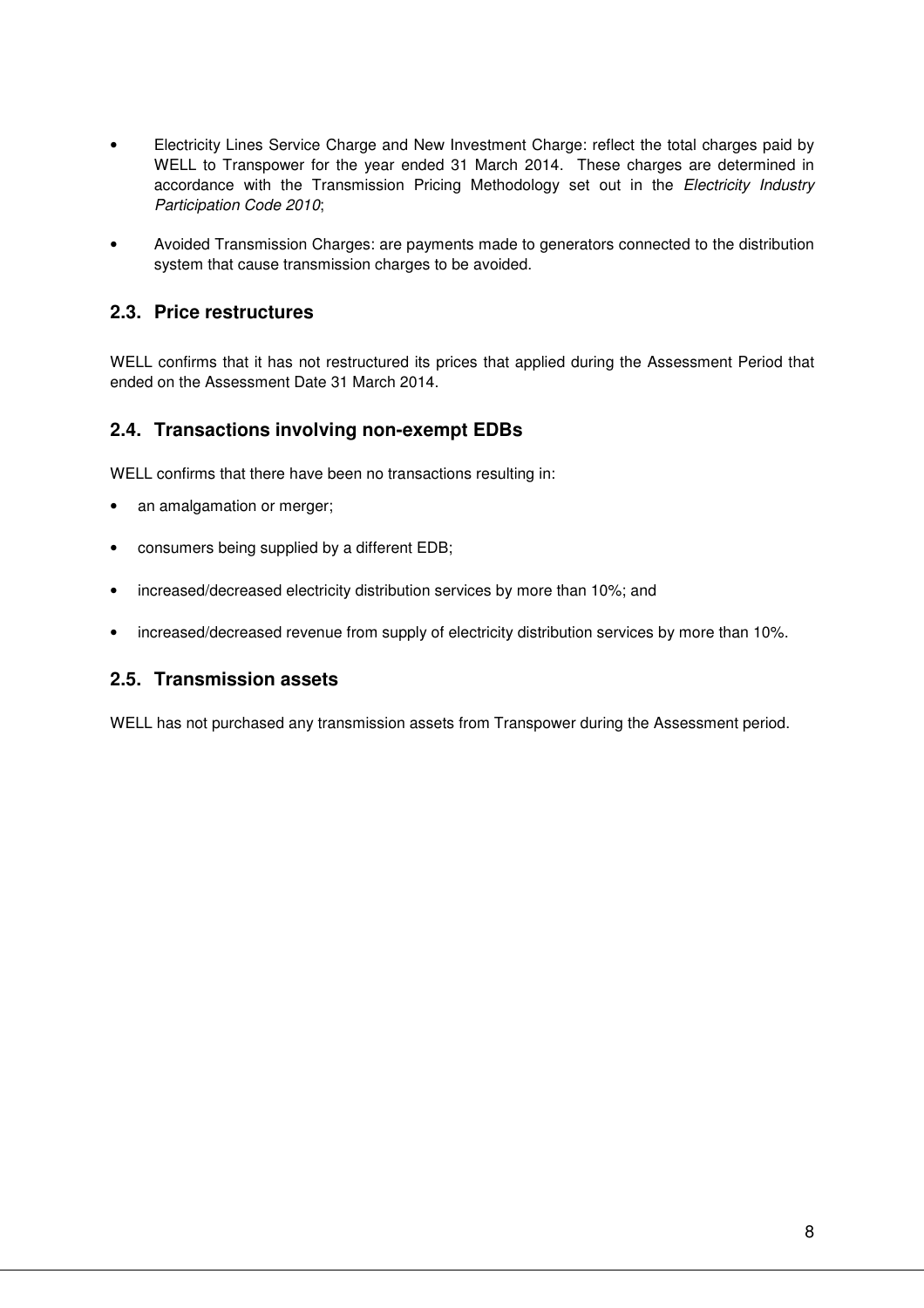# **3. Quality Standards**

### **3.1. Quality standards assessment as at 31 March 2014**

This section of the Statement provides information on WELL's compliance with the quality standards under clause 9 of the 2012 DPP Determination for the Assessment Period ended 31 March 2014.

#### **3.2. Assessed Values and Reliability Limits**

Clause 9.1 of the 2012 DPP Determination requires WELL to demonstrate that for the Assessment Period it:

- Complies with the annual reliability assessment specified in clause 9.2 of the 2012 DPP Determination; or
- Has complied with the annual reliability assessments for the two immediately preceding extant assessment periods.

Table 5 below shows that for the current Assessment Period WELL exceeded the reliability limits for SAIDI and SAIFI as outlined in clause 9.2 of the 2012 DPP Determination.

| Requirement                | <b>Assessment</b> | Limit         | <b>Assessment/Limit</b> | <b>Variance</b> |
|----------------------------|-------------------|---------------|-------------------------|-----------------|
| SAIDI                      | 78.876            | 40.744        | 1.936                   | 38.132          |
| SAIFI<br>_ ______<br><br>_ | 1.107             | 0.602<br>$ -$ | 1.839                   | 0.505           |

#### **Table 5: WELL's reliability performance for the current Assessment Period**

Further detailed calculations in relation to the assessment in Table 5 are provided at Attachment 4 of this Statement.

WELL continues to make improvements in the management of its assets which we have identified as being poorly performing. This has had a positive response to reliability in a number of asset areas or identification and removal of root cause situations from reoccurring. By monitoring areas identified or evaluating fault causes that result in lower network performance, steps are taken to introduce performance improvement initiatives. These initiatives have been outlined in our annual AMP disclosure. The improvement steps often require greater education and involvement with the public and third parties to improve their practices when working in the vicinity of our assets to reduce the occurrence of interference with network equipment.

The 2012-13 Disclosure confirmed a non-compliance for the SAIDI standard and a separate report was provided which indicated despite improvements in quality performance across a range of areas, that the interruptions to customers exceeded boundary levels due to adverse weather. The weather patterns appear to be continuing at a level well above the prior period used for setting the historically based quality targets and this weather pattern has continued in 2013-14 globally, with the resultant adverse impact on network supply quality. To rectify this situation, there needs to be careful consideration of resetting quality targets to accommodate a greater number of extreme weather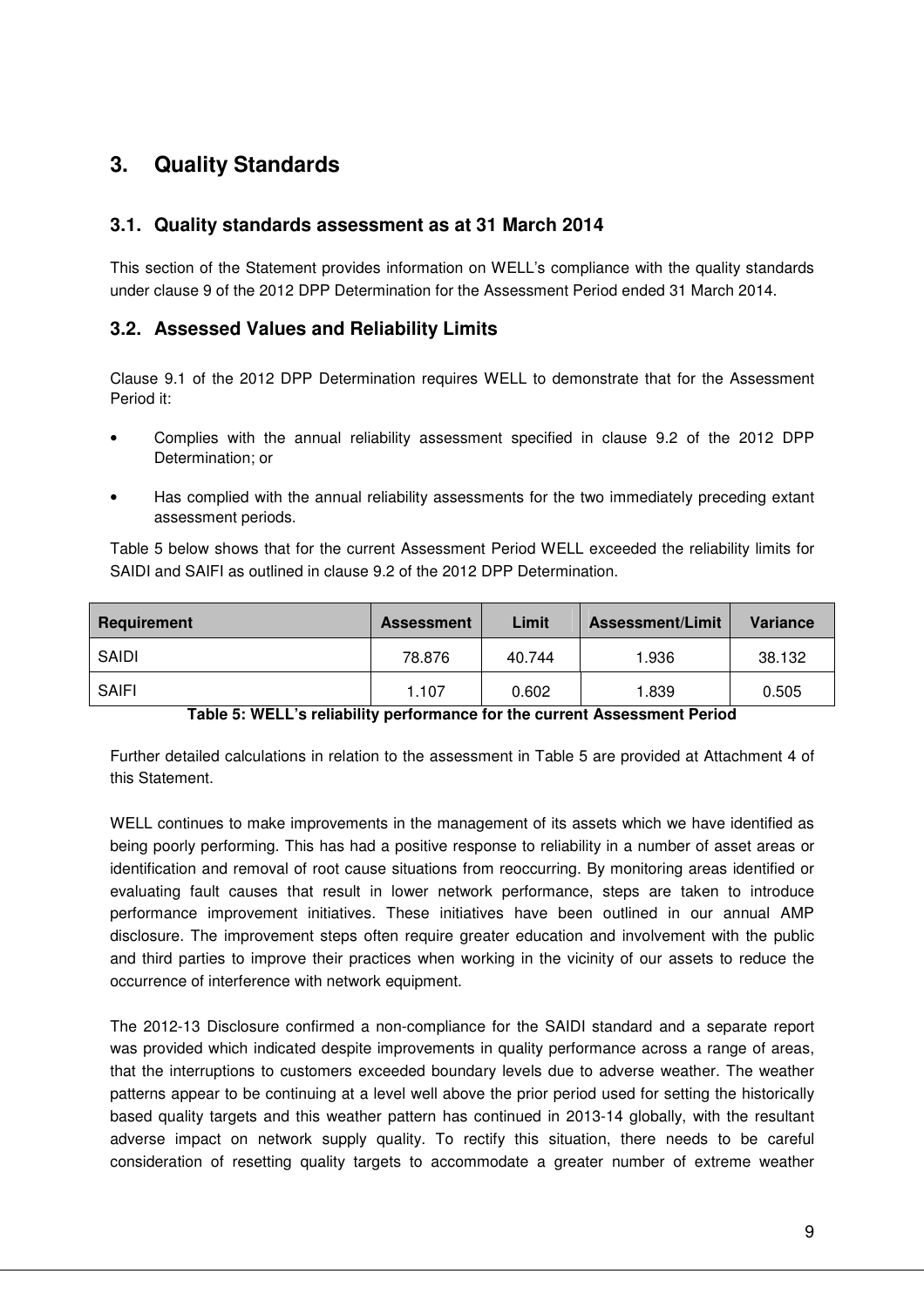events or to consider what further network investment would be required to either strengthen or alter the existing asset configuration to make the supply system more resilient to the higher level storm conditions which are being experienced. It is pleasing to see the Industry and Commission working through ideas and alternative strategies to see how future reliability performance measures can be set and we look forward to the outcome from the Industry Working Group.

The largest contribution to the performance results for the regulatory period ended 31 March 2014 was due to two major storms that hit the Wellington Region on 20 to 22 June 2013 and 14 October 2013 and two major earthquakes on 21 July 2013 and 16 August 2013.

The storm in June 2013 resulted in widespread network outages and affected over 60,000 customers. The storm caused significant damage to WELL's network assets. In this event, wind gusts peaking at over 200 kilometres per hour (km/h), and remaining in excess of 100 km/h for 44 hours uprooted trees, damaged buildings and flung debris into the overhead lines. The majority of the outages were caused by trees that fell on lines damaging poles and conductors. Other causes were airborne debris contacting network assets, conductors breaking or detaching from the insulators and poles broken due to very high winds. The total SAIDI recorded due to this major storm was 136.029 minutes. The daily SAIDI values for each of 20 and 21 June were substituted with the boundary value of 9.724 minutes, as allowed under the 2012 DPP Determination.

On 14 October 2013, another major storm hit the Wellington region which affected the network significantly. Wind gusts exceeded 160 km/h and remained in excess of 100 km/h for 22 hours. The total SAIDI recorded for this event was 9.058 minutes.

Two major earthquakes affected the Wellington region in July and August 2013, which caused an outage at the zone substation at Karori, as well as overhead feeders to trip due to line clashes. Both events affected approximately 7,000 customers each and contributed a total SAIDI of 2.635 minutes.

The major storm and earthquake events mentioned above are considered to be high impact, low probability events (**HILP**) which under reasonable circumstances could not have been foreseen nor cost effectively planned for as part of system design.

A separate explanation paper has been prepared and will be supplied to the Commerce Commission under separate cover.

#### **3.3. Policies and procedures used for recording SAIDI and SAIFI statistics**

Clause 11.3(i) of the 2012 DPP Determination requires WELL to describe the policies and procedures which it has used to record the SAIDI and SAIFI statistics for the Assessment Period.

WELL submits that the primary control system used to record the SAIDI and SAIFI statistics for the Assessment Period is the ENMAC SCADA system (the **system**). The system provides information about major devices operating on the network (e.g. circuit breaker status) and can normally be remotely controlled (e.g. open or close the circuit breaker). In addition, other devices on the network including fuses, manual switches and some circuit breakers are represented in the system. Although these devices are operated in the field manually, their status (e.g. open or closed) is updated in the system by the network controller at the time of manual field operation. In particular, the system records:

All planned and unplanned outages of 11 kV and greater;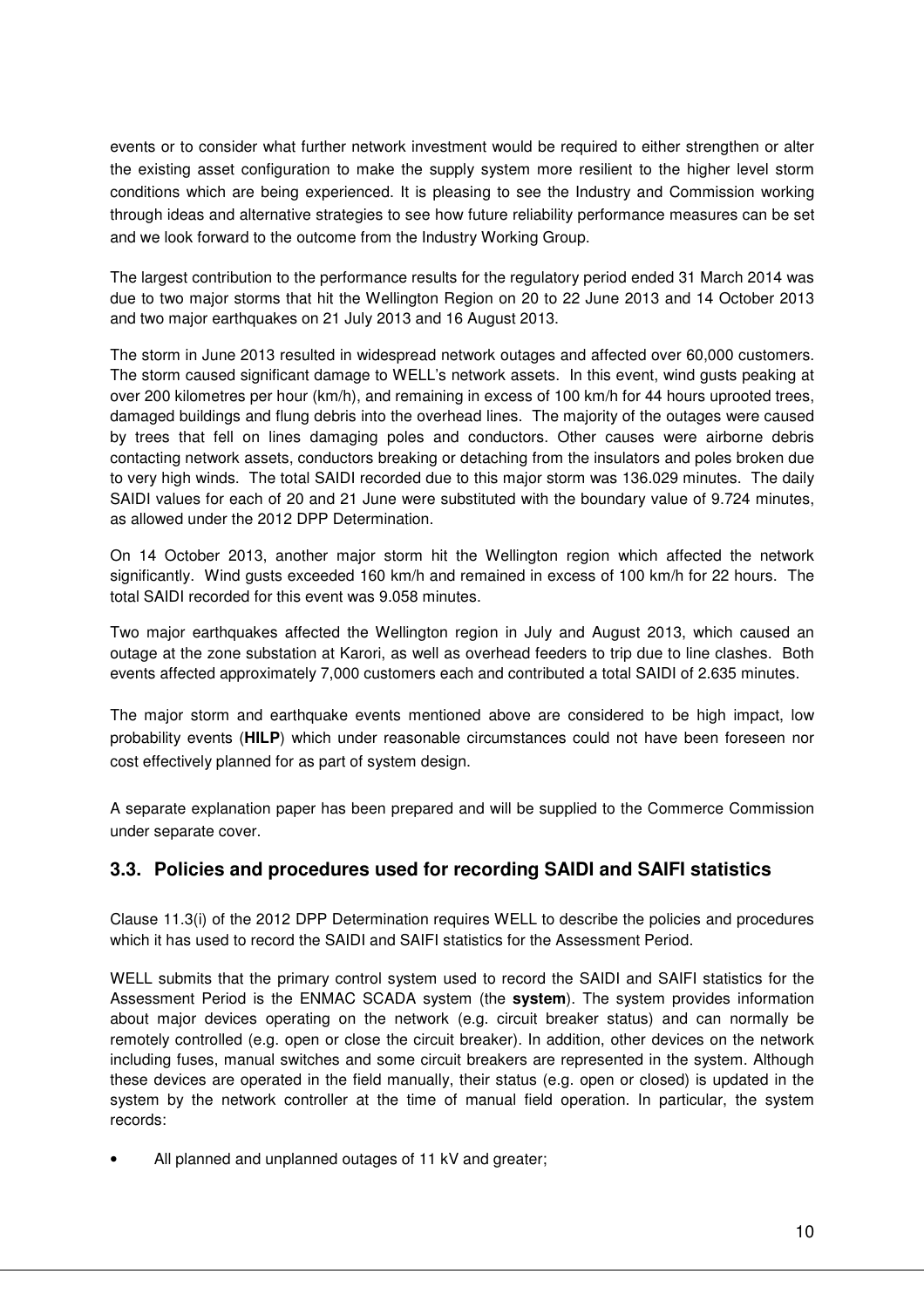- All unplanned outages less than one minute in duration (including successful auto-reclose events), however, the SAIDI and SAIFI details are not counted; and
- Outages using manual logs, system and manual data entered in the Reliability Report Sheet.

The system includes a database that stores the outage information, as well as being a live system. The recording of outage information undergoes a process of manual validation by the Network Control Manager and the Network Engineer to ensure the correctness of the data before being entered in the Reliability Report Sheet.

The current procedure that is followed to capture network performance information for planned and unplanned outages is shown in Figure 1 below and described in section 3.3.1:



**Figure 1: Summary of process for capturing network outage information** 

#### **3.3.1 Process for outage data capture**

For unplanned outages, the initial indication is provided by the system and the fault is time stamped, along with subsequent switching operations. Where the outage relates to a non-system indicating device, such as a drop-out fuse, the outage is recorded from the time the faultman confirms on site that it is an HV fault, then subsequent switching operations are completed on the system (as a system mimic) and are time stamped. Where the fault is notified by a customer reporting no-power, and is then subsequently found to be an HV fault, the start time is taken from the time of the first phone call notification. In some cases, there is no means to confirm the time the fault actually occurred until it is notified to WELL or discovered in the field.

The system automatically creates an incident when a telemetered device is opened due to a fault. The fault is automatically recorded by the system to keep details of the switching procedure which includes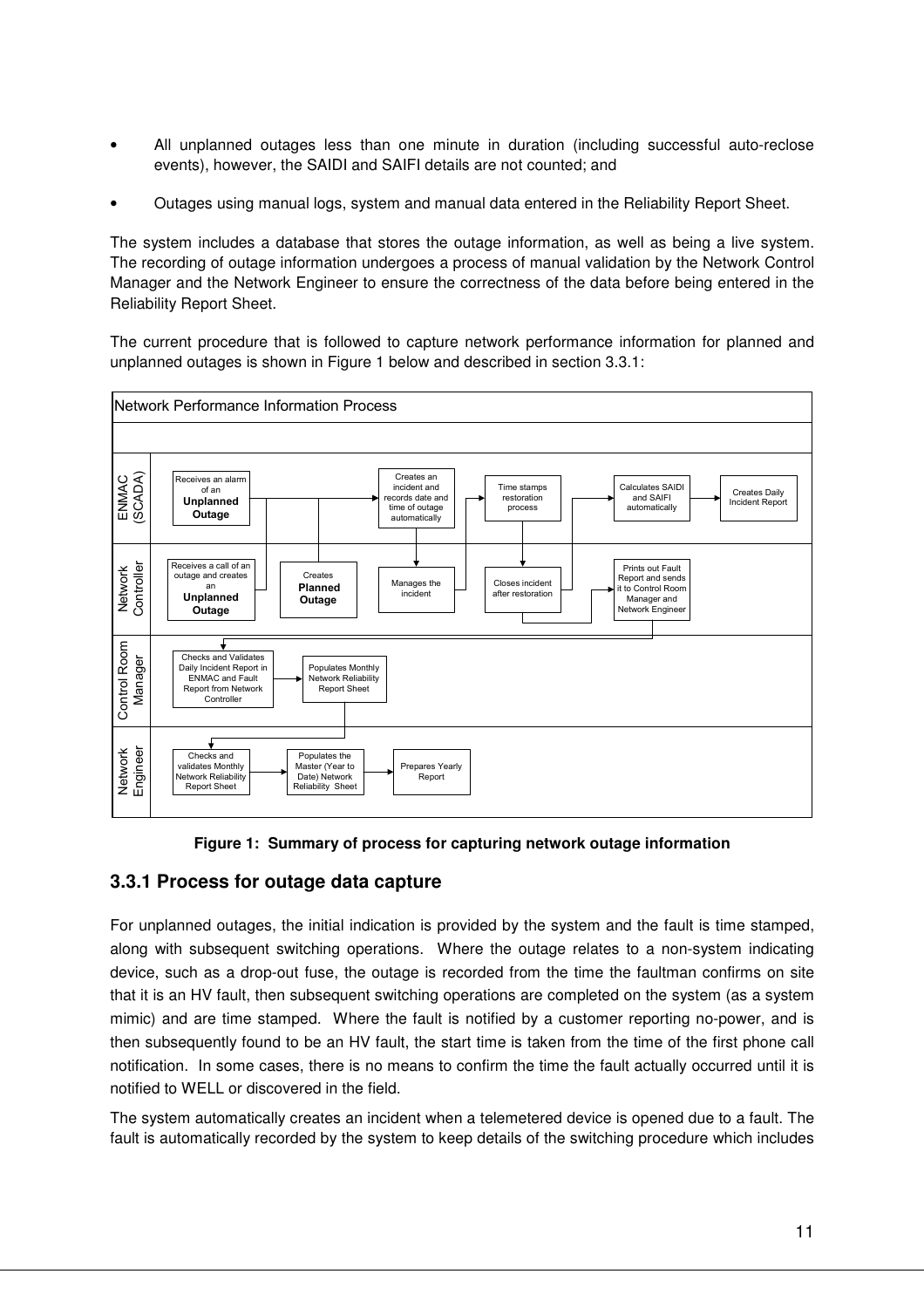the time of switching operations. The total number of customers is included in the system's database and the system computes the SAIDI and SAIFI statistics automatically.

After an outage is resolved, an outage report is generated by the system which the Network Control Room Manager validates with the notes of the Network Controllers. The information that is validated is as follows:

- Date outage started and ended;
- Time outage started and ended;
- Duration of outage;
- Number of customers impacted;
- Total customers minutes lost (based on switching operations);
- Total customer number (on network);
- SAIDI for outage;
- SAIFI for outage;
- Fault type: and
- Fault cause.

The data in system is reviewed for accuracy, particularly for non-system controlled devices where the incident is generated by the Network Controller. There may be a short time delay between the action in the field occurring, and the time the system is updated (e.g. field device manually operated at 3.10pm, system updated at 3.12pm, but with an action entered timestamp of 3.10pm which was recorded in the manual switching log). Accuracy of this data is confirmed by the system timestamp.

The Network Control Room Manager confirms this by reviewing the system reports (generated automatically) with the fault report kept by the Network Controller to ensure the times are correctly recorded in the system, and where necessary make corrections.

Once confirmed as accurate, the final system individual event reports are compiled into a Monthly Network Reliability Report which is used for the monthly reporting of SAIDI and SAIFI indices. This report is sent to the Network Engineer for final validation and is entered into a Master (Year to Date) Reliability Spreadsheet and is used for the reporting of yearly performance.

For planned outages, the proposed switching operations are entered into the system by the Network Controller prior to the event. During the event the system creates an incident and the Network Controller enters the time the operation occurred. Some planned works appear as outages, however due to LV back feeds or the use of generators there is no loss of supply. Whether the planned events result in an outage or not is validated by the Network Control Room Manager by confirming with the Network Control Room who refer to the job specific documents, before it is entered in the monthly reliability report sheet as an outage.

The records of planned and unplanned events occur automatically in the system. All data is provided directly from the system.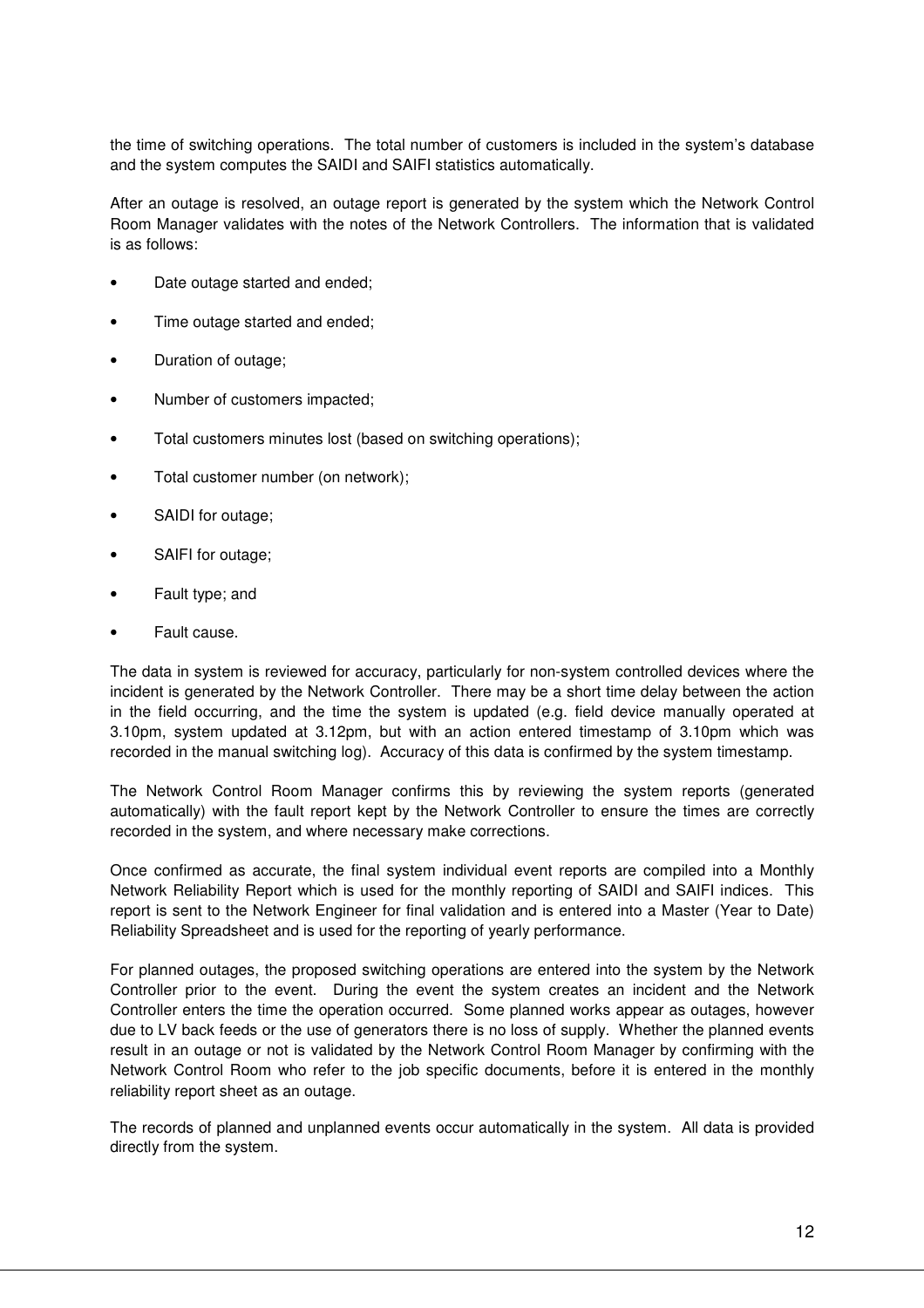## **Attachment 1: Auditor's Report**



AUDITOR'S REPORT ON ANNUAL COMPLIANCE STATEMENT

To the Directors of Wellington Electricity Lines Limited ("WELL").

We have audited the attached Annual Compliance Statement on pages 5 to 12 and 15 to 18, which is an Annual Compliance Statement in respect of the default price-quality path prepared by WELL for the period of 1 April 2013 to 31 March 2014 (the assessment period) and dated 9 June 2014 for the purposes of clause 11 of the Electricity Distribution Default Price-Quality Path Determination 2012 (the Determination)

In relation to the price path set out in clause 8 of the Determination, our audit included an examination, on a test basis, of evidence relevant to the amounts and disclosures contained on pages 5 to 12 and 15 to 18 of the Annual Compliance Statement.

In relation to the SAIDI and SAIFI statistics for the Reference Period and the Assessment Period ended on 31 March 2014, including the calculation of the Reliability Limits and the Assessed Values, which are relevant to the quality standards set out in clause 9 of the<br>Determination, our audit included examination, on a test basis, of evidence relevant to 12 and 15 to 18 of the Annual Compliance Statement.

Our audit also included an assessment of the significant estimates and judgments, if any, made by WELL in the preparation of the Annual Compliance Statement and an assessment of whether the basis of preparation has been adequately disclosed.

#### Directors' Responsibilities

The Directors of WELL are responsible for the preparation of the Annual Compliance Statement in accordance with the Determination and for such internal control as the Directors determine is necessary to enable the preparation of an Annual Compliance Statement that is free from material misstatement, whether due to fraud or error.

#### **Anditor's Responsibilities**

Our responsibility is to express an opinion on the Annual Compliance Statement based on our audit. We conducted our audit in accordance with International Standards on Auditing, International Standards on Auditing (New Zealand) and Standard on Assurance Engagements 3100: Compliance Engagements. Those standards require that we comply with ethical requirements and plan and perform the audit to obtain reasonable assurance about whether the Annual Compliance Statement is free from materi

An audit involves performing procedures to obtain audit evidence about the amounts and disclosures in the Annual Compliance Statement. The procedures selected depend on the auditor's judgement, including the assessment of the risks of material misstatement of the Annual Compliance Statement, whether due to fraud or error. In making those risk assessments, the auditor considers internal control relevant to the entity's preparation of the Annual Compliance Statement in order to design audit not for the purpose of expressing an opinion on the effectiveness of the entity's internal control. An audit also includes evaluating the appropriateness of accounting policies used and the reasonableness of accounting estimates, as well as evaluating the overall presentation of the Annual Compliance Statement.

We believe that the audit evidence we have obtained is sufficient and appropriate to provide a basis for our audit opinion.<br>We have no relationship with or interests in WELL, other than in our capacity as auditor (includin provision of taxation advice.

#### Opinion

In our opinion, the Annual Compliance Statement of Wellington Electricity Lines Limited for the Assessment Period ended on 31 March 2014, has been prepared, in all material respects, in accordance with the Determination.

#### Limitations and Use of this Independent Assurance Report

This independent assurance report has been prepared solely for the Directors of WELL and the Commissioners of the New Zealand Commerce Commission in accordance with the Determination. We disclaim any assumption of responsibility for any reliance on this report to any persons or users other than the Directors of WELL and the Commissioners, or for any purpose other than that for which it was prepared

Because of the inherent limitations in evidence gathering procedures, it is possible that fraud, error or non-compliance may occur and not be detected. As the procedures performed for this engagement are not performed continuously throughout the assessment period and the procedures performed in respect of WELL's compliance with the Determination are undertaken o basis

Our audit was completed on 9 June 2014 and our opinion is expressed as at that date.

Sinte

#### **Chartered Accountants Wellington, New Zealand**

This sudit report relates to the Annual Compliance Statement in respect of the default price-quality path prepared by Wellington Electricity Lines Limited for the period 1 April 2013 to 31 March 2014 included on Wellington Directors is responsible for the maintenance and integrity of Wellington Electricity Lines Limited's website. We have not been engaged to report on the integrity<br>of Wellington Electricity Lines Limited's website. We accept since they were initially presented on the website

The sudit report refers only to the Annual Compliance Statement named above. It does not provide an opinion on any other information which may have been hyperlinked to from the Annual Compliance Statement. If readers of this report are concerned with the inherent risks arising from electronic data communication they should refer to the published hard copy of the audited Annual Compliance Statement and related audit report dated 9 June 2014 to confirm the information included in the audited Annual Compliance Statement presented on this website.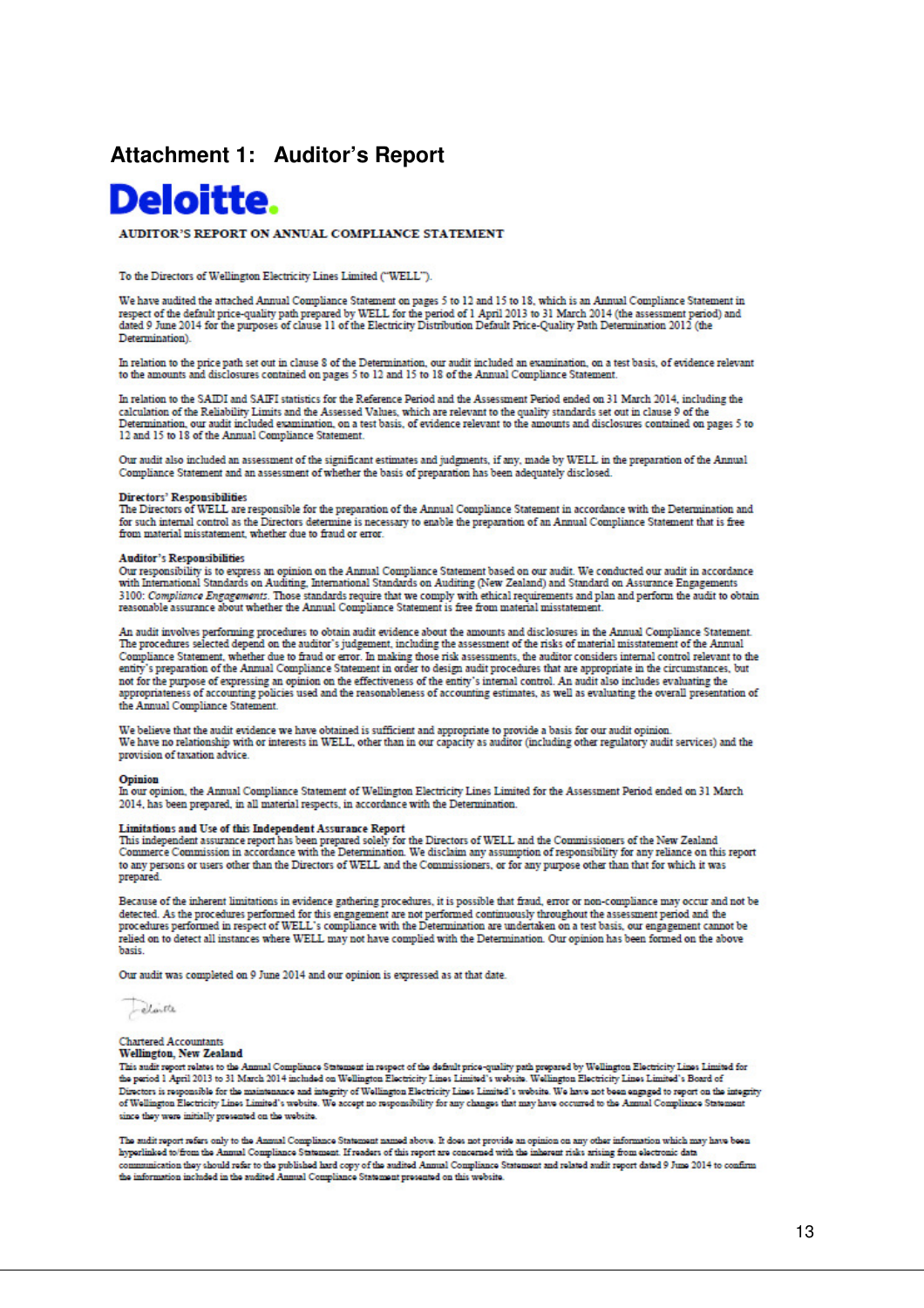# **Attachment 2: Director's certificate**

#### Schedule 3B: Form of Directors' Certificate on Annual Compliance Statement

I, Richard C. Pearson, being director of Wellington Electricity Lines Limited certify that, having made all reasonable enquiry, to the best of my/our knowledge and belief, the attached Annual Compliance Statement of Wellington Electricity Lines Limited, and related information, prepared for the purposes of the Electricity Distribution Services Default Price-Quality Path Determination 2012 are true and accurate.

Director

7 June 2014

Note: Section 103(2) of the Commerce Act 1986 provides that no person shall attempt to deceive or knowingly mislead the Commission in relation to any matter before it. It is an offence to contravene section 103(2) and any person who does so is liable on summary conviction to a fine not exceeding \$10,000 in the case of an individual or \$30,000 in the case of a body corporate.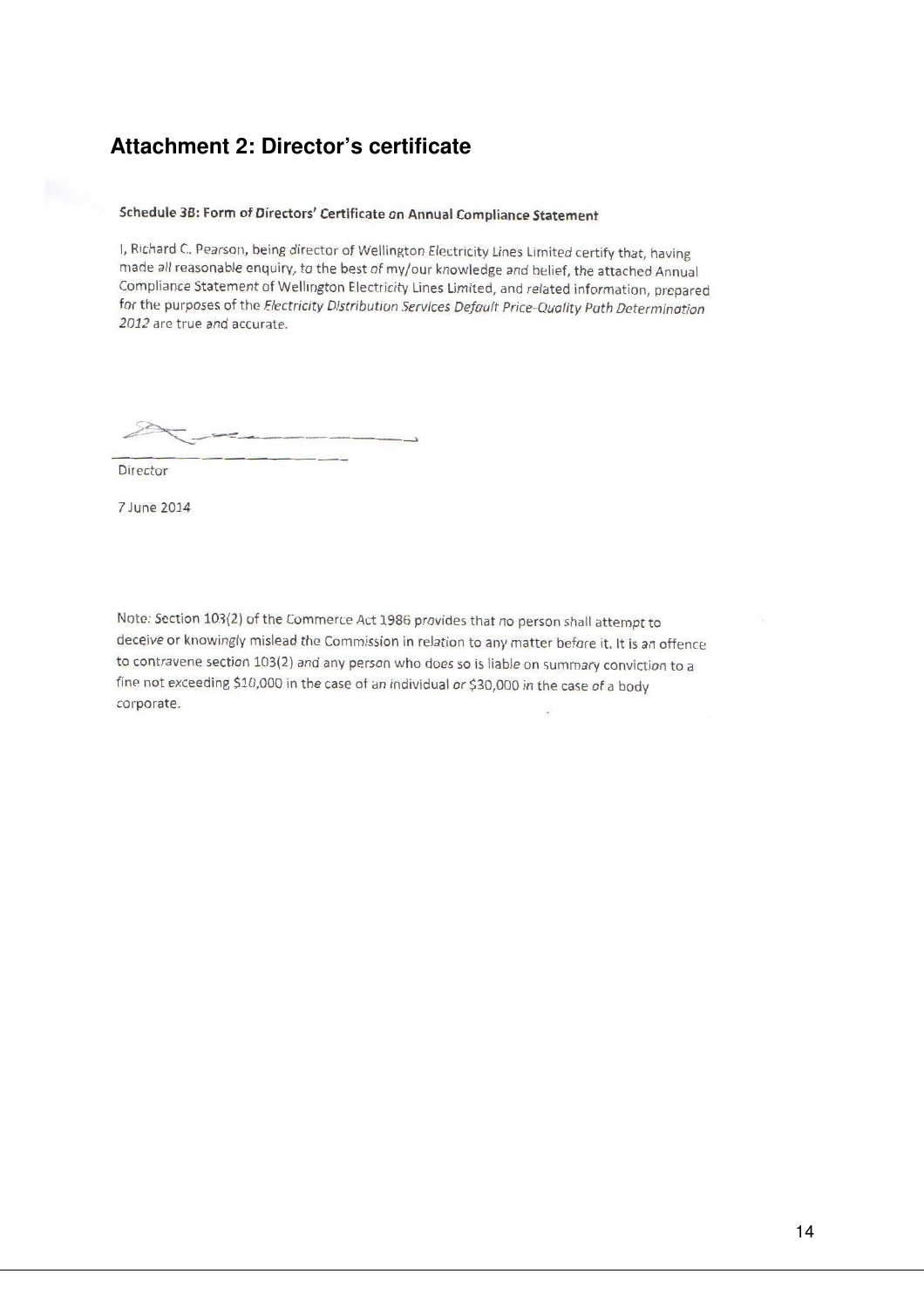## Attachment 3: Summary Notional Revenue

- For each tariff element the base quantity (number of end consumers or annual energy of all consumers) was retrieved from the appropriate information systems for the year ended 31 March 2012.
- Prices applicable for the Assessment Period have been taken from WELL's published price schedules.
- Base quantities were multiplied by the price applicable to determine the Notional Revenue for the Assessment Period.

| Charge               | 2012 Tariff                              | <b>Base Quantity</b>   | Base Q                     | 2013/14                        |                                | Notional             |
|----------------------|------------------------------------------|------------------------|----------------------------|--------------------------------|--------------------------------|----------------------|
| Type                 | Code                                     | (2011/12)              | Unit                       | Price                          | <b>Price Unit</b>              | Revenue<br>2013/14   |
| Fixed                | G001-FIXD                                | 332                    | <b>ICPs</b>                |                                | 0.0371 \$/day/fitting          | 12                   |
| Variable             | G001-24UC                                | 21,665,826             | <b>ICPs</b>                |                                | 0.1435 \$/kWh                  | 3,109,046            |
| Fixed                | G002-FIXD                                | 15,999,007             | <b>ICPs</b>                |                                | 0.0371 \$/day/fitting          | 593,563              |
| Variable<br>Fixed    | G002-24UC<br>G100-FIXD                   | 1,643,267<br>8,584,500 | <b>ICPs</b><br><b>ICPs</b> | 0.1435<br>0.1500               | \$/kWh<br>\$/day               | 235,809<br>1,287,675 |
| Variable             | G100-24UC                                | 163,715,659            | <b>ICPs</b>                | 0.1043                         | \$/kWh                         | 17,075,543           |
| Variable             | G100-NITE                                | 3.548.411              | <b>ICPs</b>                | 0.0177                         | \$/kWh                         | 62.807               |
| Fixed                | G101-FIXD                                | 3,164,561              | <b>ICPs</b>                | 0.1500 \$/day                  |                                | 474,684              |
| Variable             | G101-24UC                                | 49,552,749             | <b>ICPs</b>                | 0.1043                         | \$/kWh                         | 5,168,352            |
| Variable<br>Variable | G101-CTRL<br>G101-NITE                   | 20,961,548<br>875,254  | <b>ICPs</b><br><b>ICPs</b> | 0.0489<br>0.0177               | \$/kWh<br>\$/kWh               | 1,025,020<br>15,492  |
| Fixed                | G102-FIXD                                | 42,012,642             | <b>ICPs</b>                | 0.1500                         | \$/day                         | 6,301,896            |
| Variable             | G102-AICO                                | 852,916,300            | <b>ICPs</b>                | 0.0819                         | \$/kWh                         | 69,853,845           |
| Variable             | G102-NITE                                | 17,211,347             | <b>ICPs</b>                |                                | 0.0177 \$/kWh                  | 304,641              |
| Fixed                | G103-FIXD                                | 213,056                | <b>ICPs</b>                | 0.1500 \$/day                  |                                | 31,958               |
| Variable<br>Fixed    | G103-24UC<br>G104-FIXD                   | 7,116,163              | <b>ICPs</b><br><b>ICPs</b> | 0.1054<br>0.1500               | \$/kWh<br>\$/day               | 750,044              |
| Variable             | G104-24UC                                |                        | <b>ICPs</b>                | 0.1043                         | \$/kWh                         |                      |
| Variable             | <b>G104-NITE</b>                         |                        | <b>ICPs</b>                | 0.0177 \$/kWh                  |                                |                      |
| Fixed                | G105-FIXD                                |                        | <b>ICPs</b>                | 0.1500 \$/day                  |                                | ÷                    |
| Variable             | G105-24UC                                |                        | <b>ICPs</b>                | 0.1043                         | \$/kWh                         | $\ddot{\phantom{0}}$ |
| Variable<br>Variable | G105-CTRL<br>G105-NITE                   |                        | <b>ICPs</b><br><b>ICPs</b> | 0.0489<br>0.0177               | \$/kWh<br>\$/kWh               | f                    |
| Fixed                | G106-FIXD                                |                        | <b>ICPs</b>                | $0.1500$ \$/day                |                                | ÷<br>$\overline{a}$  |
| Variable             | G106-AICO                                |                        | <b>ICPs</b>                | 0.0819 \$/kWh                  |                                | $\overline{a}$       |
| Variable             | G106-NITE                                |                        | <b>ICPs</b>                |                                | 0.0177 \$/kWh                  | l,                   |
| Fixed                | G107-FIXD                                |                        | <b>ICPs</b>                | 0.1500                         | \$/day                         | $\overline{a}$       |
| Variable             | G107-24UC                                |                        | <b>ICPs</b><br><b>ICPs</b> | 0.1054                         | \$/kWh                         | -                    |
| Fixed<br>Variable    | G108-FIXD<br>G108-24UC                   |                        | <b>ICPs</b>                | 0.1500 \$/day<br>0.1043 \$/kWh |                                | $\frac{1}{2}$        |
| Variable             | G108-CTRL                                |                        | <b>ICPs</b>                |                                | 0.0489 \$/kWh                  |                      |
| Variable             | G108-NITE                                |                        | <b>ICPs</b>                | 0.0177                         | \$/kWh                         |                      |
| Fixed                | G109-FIXD                                |                        | <b>ICPs</b>                | 0.1500                         | \$/dav                         |                      |
| Variable             | G109-24UC                                |                        | <b>ICPs</b>                | 0.1043                         | \$/kWh                         |                      |
| Variable<br>Variable | G109-CTRL<br>G109-NITE                   |                        | <b>ICPs</b><br><b>ICPs</b> |                                | 0.0489 \$/kWh<br>0.0177 \$/kWh |                      |
| Fixed                | GV02-FIXD                                | 1,772,965              | <b>ICPs</b>                | 0.5272 \$/day                  |                                | 934,707              |
| Variable             | GV02-24UC                                | 44,208,273             | <b>ICPs</b>                | 0.0605                         | \$/kWh                         | 2.674.601            |
| Variable             | GV07-FIXD                                | 3,944,610              | <b>ICPs</b>                | 1.3040                         | \$/day                         | 5,143,771            |
| Variable             | GV07-24UC                                | 377, 111, 595          | <b>ICPs</b>                |                                | 0.0421 \$/kWh                  | 15,876,398           |
| Fixed                | GV14-FIXD                                | 134,240                | <b>ICPs</b>                | 7.3888 \$/day                  |                                | 991,871              |
| Variable<br>Fixed    | GV14-24UC<br>GV30-FIXD                   | 61,069,462<br>82,547   | <b>ICPs</b><br><b>ICPs</b> | 10.5253                        | 0.0497 \$/kWh<br>\$/day        | 3,035,152<br>868,831 |
| Variable             | GV30-24UC                                | 67,203,828             | <b>ICPs</b>                | 0.0206                         | \$/kWh                         | 1,384,399            |
| Fixed                | GV99-FIXD                                | 110,461                | <b>ICPs</b>                | 26.5404                        | \$/day                         | 2,931,672            |
| Variable             | GV99-24UC                                | 206.744.424            | <b>ICPs</b>                |                                | 0.0092 \$/kWh                  | 1.902.049            |
| Variable             | GV99-DAMD                                | 635,044                | <b>ICPs</b>                |                                | 8.1714 \$/kVA/month            | 5,189,199            |
| Fixed<br>Variable    | GX02-FIXD<br>GX02-24UC                   |                        | <b>ICPs</b><br><b>ICPs</b> | 0.4795 \$/day<br>0.0551        | \$/kWh                         |                      |
| Fixed                | GX07-FIXD                                | 1,750                  | <b>ICPs</b>                | 1.1855                         | \$/day                         | 2,075                |
| Variable             | GX07-24UC                                | 94,446                 | <b>ICPs</b>                | 0.0383                         | \$/kWh                         | 3,617                |
| Fixed                | GX14-FIXD                                | 5,019                  | <b>ICPs</b>                | 6.7170                         | \$/day                         | 33,711               |
| Variable             | GX14-24UC                                | 3,204,278              | <b>ICPs</b>                | 0.0453 \$/kWh                  |                                | 145,154              |
| Fixed                | GX30-FIXD                                | 29,673                 | <b>ICPs</b>                | 9.5684                         | \$/day                         | 283,927              |
| Variable<br>Fixed    | GX30-24UC<br>GX99-FIXD                   | 44, 177, 667<br>82,549 | <b>ICPs</b><br><b>ICPs</b> | 0.0187<br>20.6450              | \$/kWh<br>\$/day               | 826,122<br>1,704,214 |
| Variable             | GX99-24UC                                | 312,725,806            | <b>ICPs</b>                | 0.0073                         | \$/kWh                         | 2,282,898            |
| Variable             | GX99-CAPY                                | 57,962,224             | <b>ICPs</b>                | 0.0173                         | \$/kVA/day                     | 1,002,746            |
| Variable             | GX99-DAMD                                | 922,358                | <b>ICPs</b>                |                                | 6.6977 \$/kVA/month            | 6,177,675            |
| Fixed                | GC60-FIXD                                | 6.916                  | <b>ICPs</b>                | 0.0459                         | \$/day                         | 317                  |
| Variable<br>Variable | GC60-24UC<br>GC60-CAPY                   | 86,423,616             | <b>ICPs</b><br><b>ICPs</b> | 0.0014<br>0.0297               | \$/kWh<br>\$/kVA/day           | 120,993              |
| Variable             | GC60-DOPC                                | 18,426,172<br>223,443  | <b>ICPs</b>                | 11.8513                        | \$/kW/month                    | 547,257<br>2,648,086 |
| Variable             | GC60-PWRF                                | 20,034                 | <b>ICPs</b>                |                                | 8.7673 \$/kVAr/month           | 175,646              |
| Fixed                | GU60-FIXD                                | 6,154                  | <b>ICPs</b>                | 0.0459                         | \$/day                         | 282                  |
| Variable             | GU60-24UC                                | 79,771,832             | <b>ICPs</b>                | 0.0014                         | \$/kWh                         | 111,681              |
| Variable<br>Variable | GU60-CAPY                                | 14,287,944             | <b>ICPs</b><br><b>ICPs</b> | 0.0297<br>12.3399              | \$/kVA/day<br>\$/kW/month      | 424,352<br>2.270.899 |
| Variable             | GU60-DOPC<br>GU60-PWRF                   | 184,029<br>16,671      | <b>ICPs</b>                |                                | 8.7673 \$/kVAr/month           | 146,159              |
| Fixed                | GR60-FIXD                                | 731                    | <b>ICPs</b>                | 0.0459 \$/day                  |                                | 34                   |
| Variable             | GR60-24UC                                | 2,304,035              | <b>ICPs</b>                | 0.0014                         | \$/kWh                         | 3,226                |
| Variable             | GR60-CAPY                                | 1,438,383              | <b>ICPs</b>                | 0.0297                         | \$/kVA/day                     | 42,720               |
| Variable             | GR60-DOPC                                | 11,378                 | <b>ICPs</b>                | 14.8707                        | \$/kW/month                    | 169,192              |
| Variable             | GR60-PWRF<br>Standard Charges Total (\$) | 246                    | <b>ICPs</b>                |                                | 8.7673 \$/kVAr/month           | 2,155<br>166,348,176 |
|                      |                                          |                        |                            |                                |                                |                      |
|                      | Non Standard Charges Total (\$)          |                        |                            |                                |                                | 2,418,555            |
|                      | Notional Revenue Total (\$)              |                        |                            |                                |                                | 168,766,731          |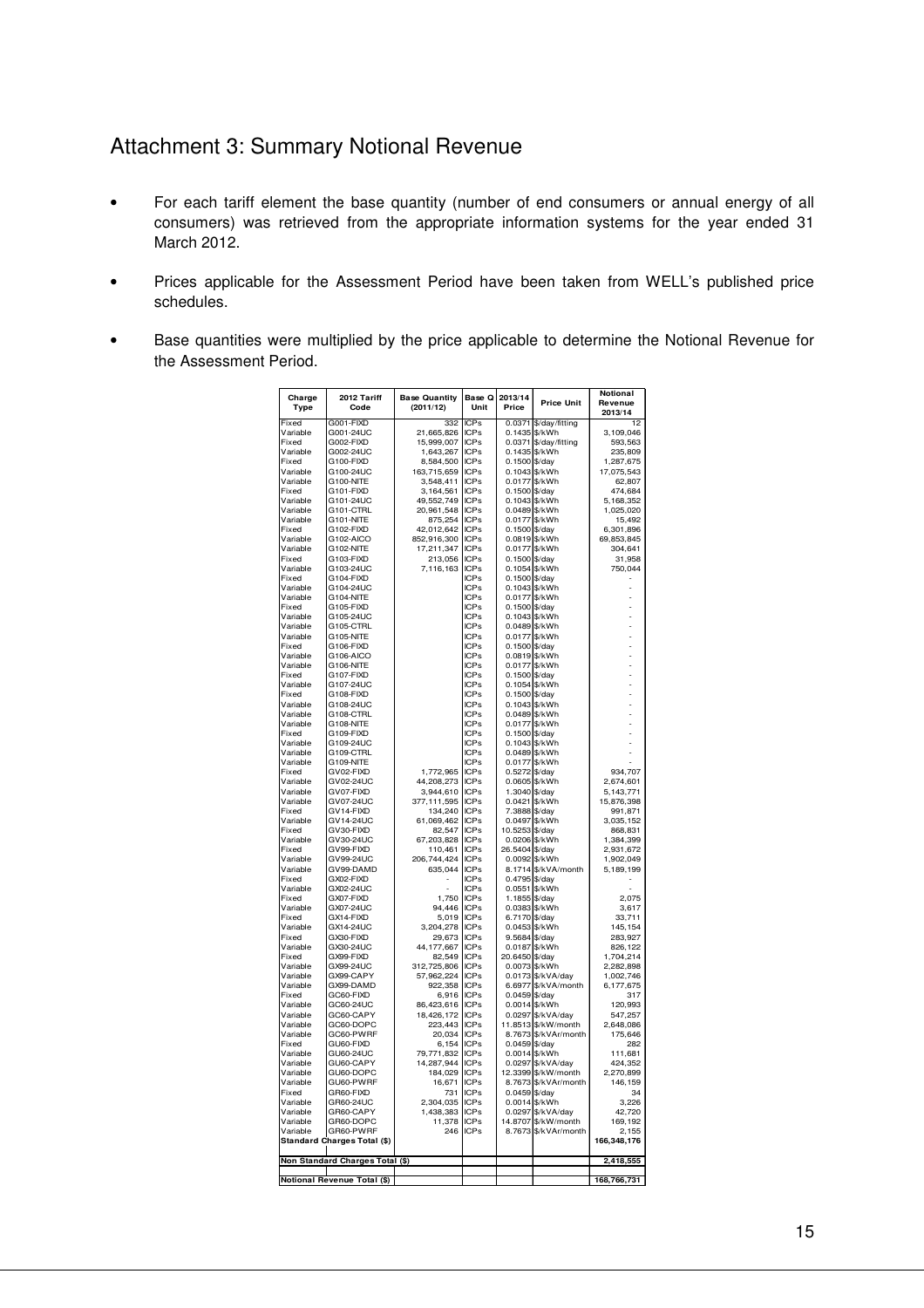# **Attachment 4: Annual reliability assessment for extant Assessment Periods**

The tables below show the reliability assessments for the current Assessment period and prior two Assessment Periods:

Second Assessment Period (2012)

| Requirement  | <b>Assessment</b> | Limit  | <b>Assessment/Limit</b> | <b>Result</b> |
|--------------|-------------------|--------|-------------------------|---------------|
| <b>SAIDI</b> | 45.858            | 40.744 | 1.126                   | ⋗             |
| <b>SAIFI</b> | 0.715             | 0.602  | 1.188                   | >`            |

Third Assessment Period (2013)

| Requirement | <b>Assessment</b> | Limit  | <b>Assessment/Limit</b> | <b>Result</b>              |
|-------------|-------------------|--------|-------------------------|----------------------------|
| SAIDI       | 43.290            | 40.744 | 1.063                   | >⊺                         |
| SAIFI       | 0.573             | 0.602  | 0.952                   | < $\overline{\phantom{a}}$ |

Fourth Assessment Period (2014)

| Requirement  | <b>Assessment</b> | Limit  | <b>Assessment/Limit</b> | <b>Result</b> |
|--------------|-------------------|--------|-------------------------|---------------|
| SAIDI        | 78.876            | 40.744 | 1.936                   | >⊺            |
| <b>SAIFI</b> | 1.107             | 0.602  | 1.839                   | >1            |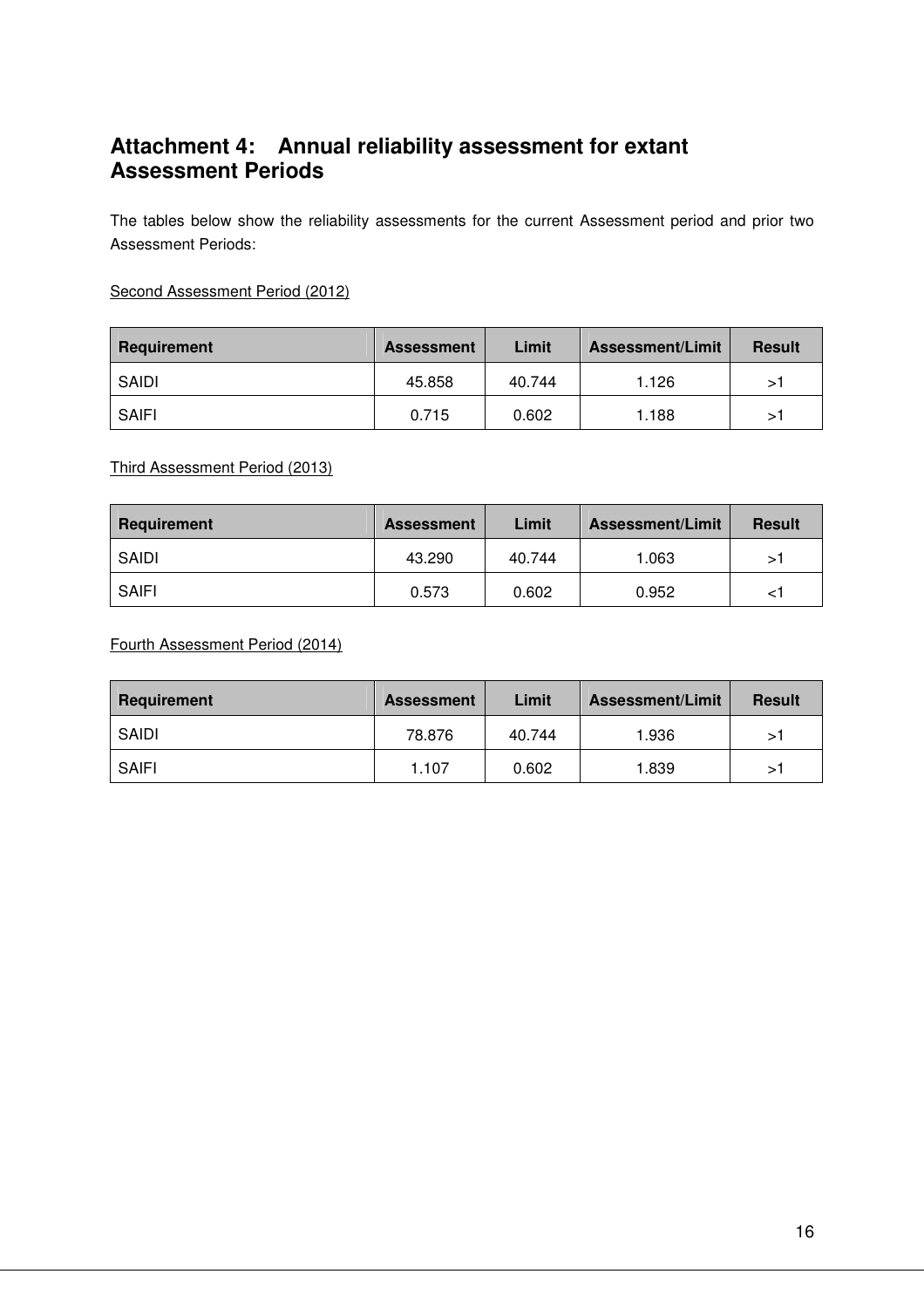# **Attachment 5: Calculation of SAIDI and SAIFI**

| WELL's SAIDI Boundary Value, $B_{SADI} = e^{(\alpha SADI + 2.5\beta SADI)}$ |               |  |  |  |
|-----------------------------------------------------------------------------|---------------|--|--|--|
| <b>Calculation Components</b>                                               | <b>Amount</b> |  |  |  |
| $\alpha_{SAlDI}$                                                            | $-2.979$      |  |  |  |
| $\beta_{SAlDI}$                                                             | 5.254         |  |  |  |
| <b>Total SAIDI Boundary Value as at 31 March 2014</b>                       | 9.724         |  |  |  |

| WELL's SAIFI Boundary Value, $B_{SAIFI} = e^{(\alpha SAIFI + 2.5\beta SAIFI)}$ |               |  |  |  |
|--------------------------------------------------------------------------------|---------------|--|--|--|
| <b>Calculation Components</b>                                                  | <b>Amount</b> |  |  |  |
| $\alpha_{SAIFI}$                                                               | -7.333        |  |  |  |
| $\beta_{SAIFI}$                                                                | 5.893         |  |  |  |
| <b>Total SAIFI Boundary Value as at 31 March 2014</b>                          | 0.237         |  |  |  |

| WELL's SAIDI Reliability Limit, SAIDI <sub>LIMIT</sub> = µ <sub>SAIDI</sub> + O <sub>SAIDI</sub> |               |  |
|--------------------------------------------------------------------------------------------------|---------------|--|
| <b>Calculation Components</b>                                                                    | <b>Amount</b> |  |
| $\mu_{SAIDI}$                                                                                    | 33.897        |  |
| $\sigma_{\rm SAIDI}$                                                                             | 6.847         |  |
| <b>Total SAIDI Reliability Limit as at 31 March 2014</b>                                         | 40.744        |  |

| WELL's SAIFI Reliability Limit, SAIFI <sub>LIMIT</sub> = USAIFI+OSAIFI |               |  |
|------------------------------------------------------------------------|---------------|--|
| <b>Calculation Components</b>                                          | <b>Amount</b> |  |
| $\mu_{SA$ <sub>IFI</sub>                                               | 0.517         |  |
| $\sigma_{SAIFI}$                                                       | 0.085         |  |
| Total SAIFI Reliability Limit as at 31 March 2014                      | 0.602         |  |

WELL purchased the Wellington network on 24 July 2008 from Vector. Vector maintained operational control until July 2009 for SAIDI and SAIFI. Necessary information for the period up to July 2009 was sourced from Vector. The information was used to calculate the SAIDI and SAIDI boundary values and the SAIDI and SAIFI Reliability Limits shown above.